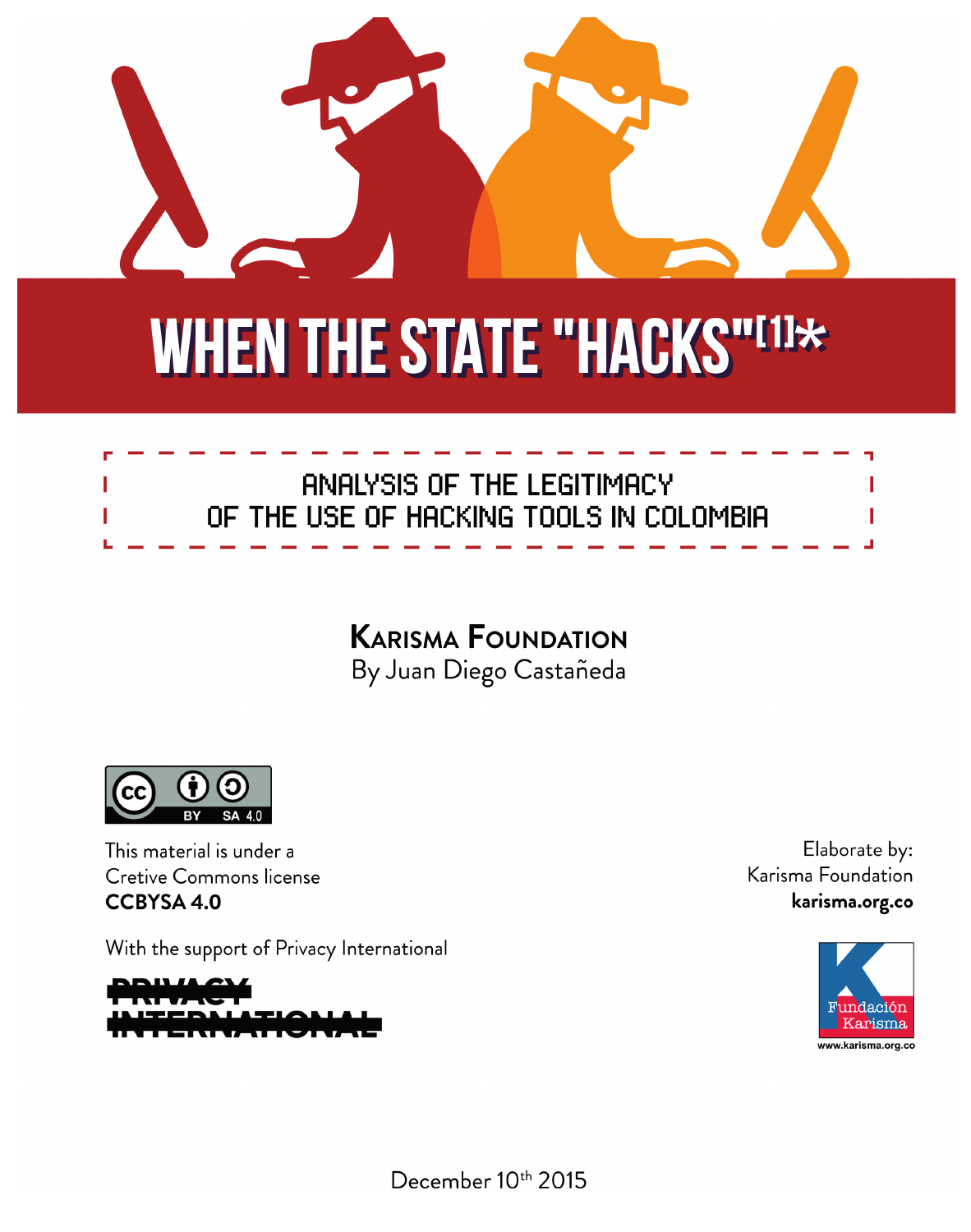Karisma Foundation, in a continuing effort to make its documents more accessible —that it, in a format that allow the content to be read by as many people as possible, regardless of their disability or context of use— linked the bibliographical sources in the content itself. However, the bibliographical sources utilized can be found in the References section.

**Check this analysis on-line at** https://karisma.org.co/cuando-el-estado-hackea-3/



When the state "hacks", by Juan Diego Castaneda, is available under Creative Commons Attribution 4.0, Share Alike, 4.0

 This license lets you remix, tweak, and build upon the work even for commercial purposes, as long as you give credit to the author and license you new creations under the identical terms" To see a copy of these license, please visit: http://creativecommons.org/licenses/by-sa/4.0/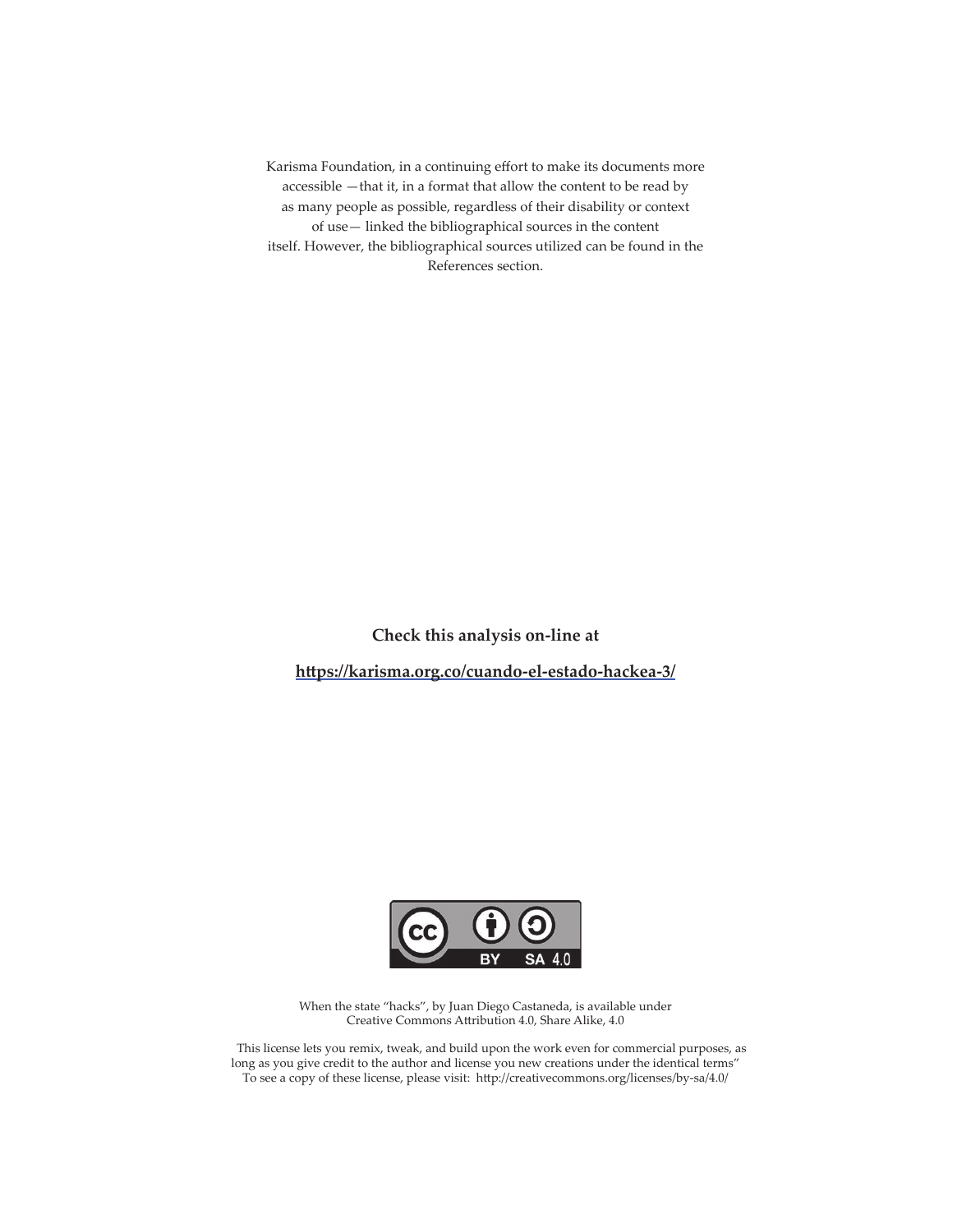# **Index**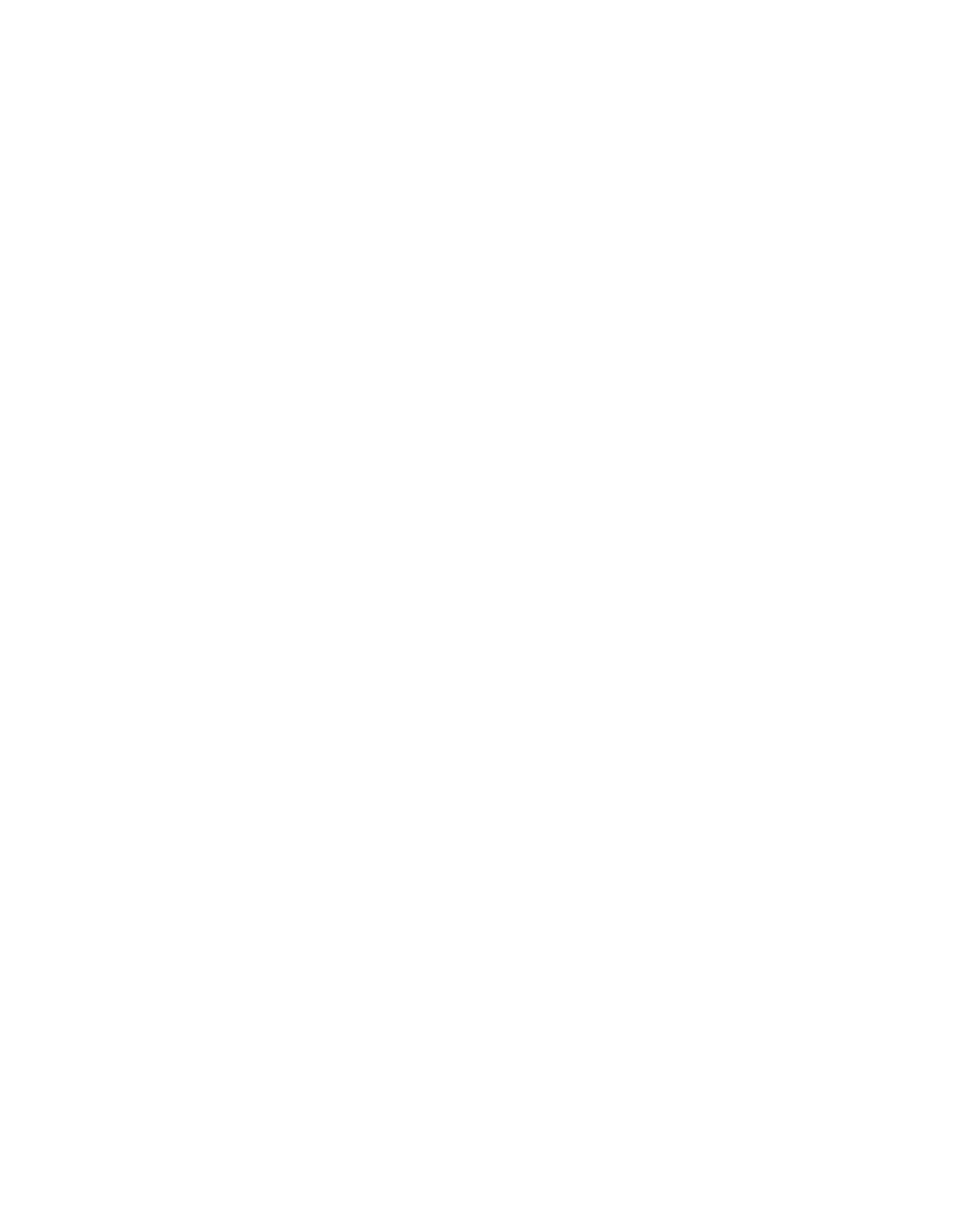### **When the State "hacks"1**

<span id="page-4-0"></span>**Analysis of the legitimacy of the use of hacking tools in Colombia**

> Karisma Foundation By Juan Diego Castañeda

A<br>been<br>police n Argentinean prosecutor receives a PDF file in his inbox called "secret and strictly confidential.pdf" and luckily tries to open it on his Android phone. Had he opened it on his computer "the file would have shown nothing but a single blank page. While [the prosecutor] pondered this, spying software would have been installed on his machine."<sup>2</sup>. A Colombian journalist is investigating a case of police corruption when "suddenly the telephone rings and he sees the mouse arrow start to move by itself, as if possessed or remotely controlled, and delete the document"<sup>3</sup> he was working on. These cases demonstrate that communications can not only be censored or intercepted, they can also be subject to computer attacks, since the devices we use every day are vulnerable, and they store personal information that can be of interest to attackers.

The internet is affected by all types of control measures that determine to what extent it is a free, open, and safe medium. Ron Deibert classifies controls in the following way<sup>4</sup>: The first generation of controls consists in defensive content-blocking and filtering systems. The second generation stems from the collaboration between governments and the private sector, imposing or requesting access to "back doors" to hardware or software, establishing greater requirements for internet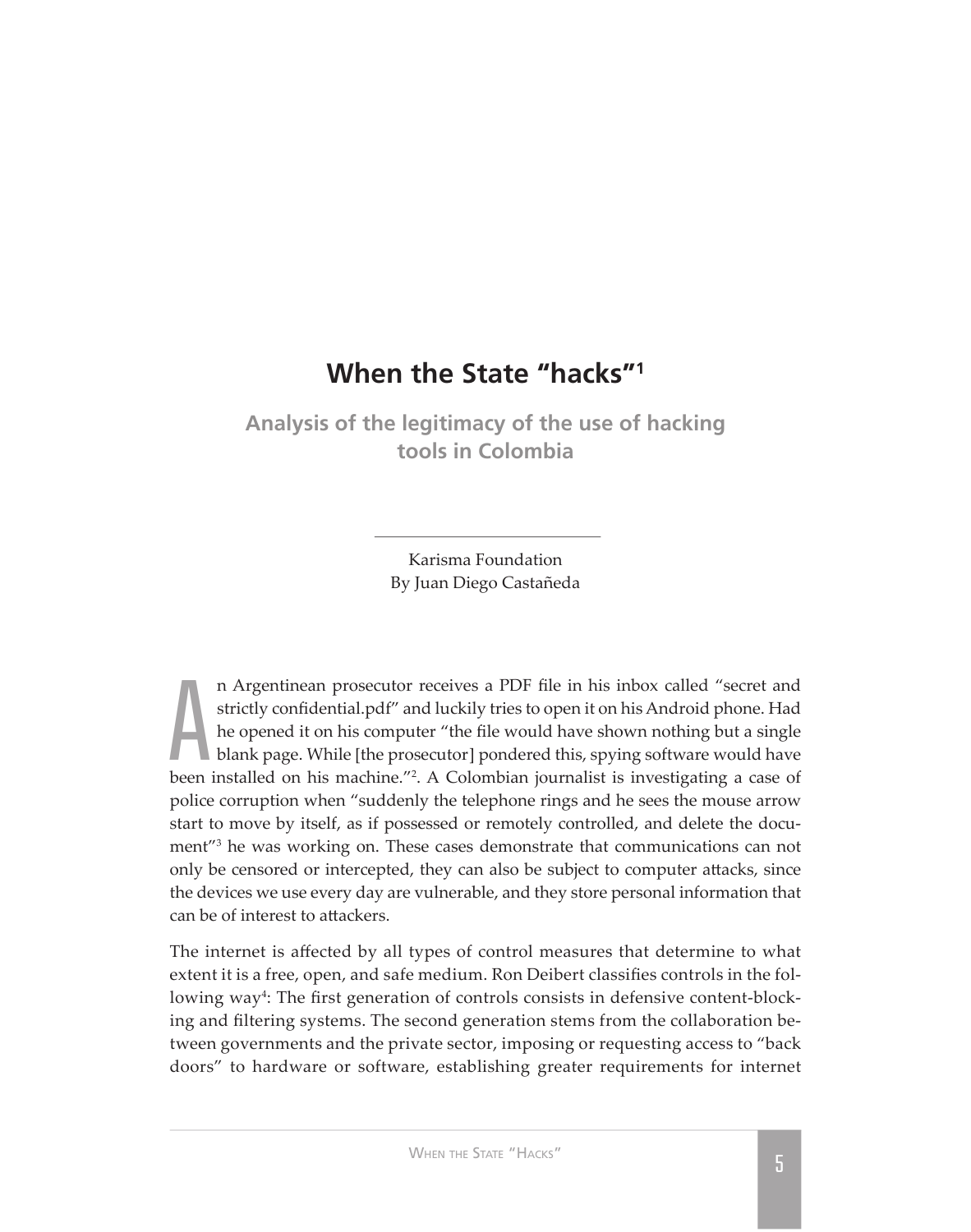<span id="page-5-0"></span>access, such as registering with biometric data, or by banning the use of security and encryption tools.

Third generation controls are offensive in nature and they include the use of directed attacks by governments, by means of their own capabilities or by the use of private sector technology, such as that offered by Hacking Team. States, then, have been acquiring technological capacities to surreptitiously access electronic devices and gather information from them, or even turn on their webcams or microphones and record what they pick-up<sup>5</sup>, that is, to hack them to achieve objectives in criminal investigations, but also the suppression of dissidence and intelligence gathering $^6$ .

The use of these tools by governments and private parties creates problems for the exercise of human rights, since it entails total intrusion into the target individual's private life, and can thus affect, among others, the right to freedom of speech. Even though these tools are present not only in Colombia but also in several Latin American countries, there hasn't yet been a debate about their legitimacy, nor about the challenges that these activities pose for the human rights legal frameworks in our countries.

On the other hand, it has been asserted that the use of these tools by law enforcement is a necessity in the fight against crime and terrorism, since it levels the playing field between criminals and the authorities<sup>7</sup>. Others maintain that the use of hacking tools can be legitimate as long as there is a judicial order to make use of vulnerabilities in computer systems. The legalization and application of judicial controls to this activity could result in the setting of limits, and would thus minimize its negative effects. This alternative would prevent the creation of new vulnerabilities, since it only exploits existing ones, and it would ease the pressure on manufacturers and service providers to collaborate with governments<sup>8</sup>. However, these are discussions that deserve our attention, and that haven't yet occurred in our country.

#### **Hacking Team in Latin America**

In Latin America, only in 2015 did the citizenry find out that hacking tools were part of the region's surveillance authorities' portfolio.

In March 2013, a CitizenLab report documented for the first time the use of Finfisher in Mexico<sup>9</sup>. Soon after, in April of that same year, a new report by this organization showed it's expansion into Panama<sup>10</sup>. In the last report from October 2015, Citizen-Lab shows how Finfisher is also being used by Venezuela and Paraguay.<sup>11</sup>. On the other hand, since February 2014, thanks to another CitizenLab investigation, the use of malware sold by Hacking Team has been discovered in at least three countries in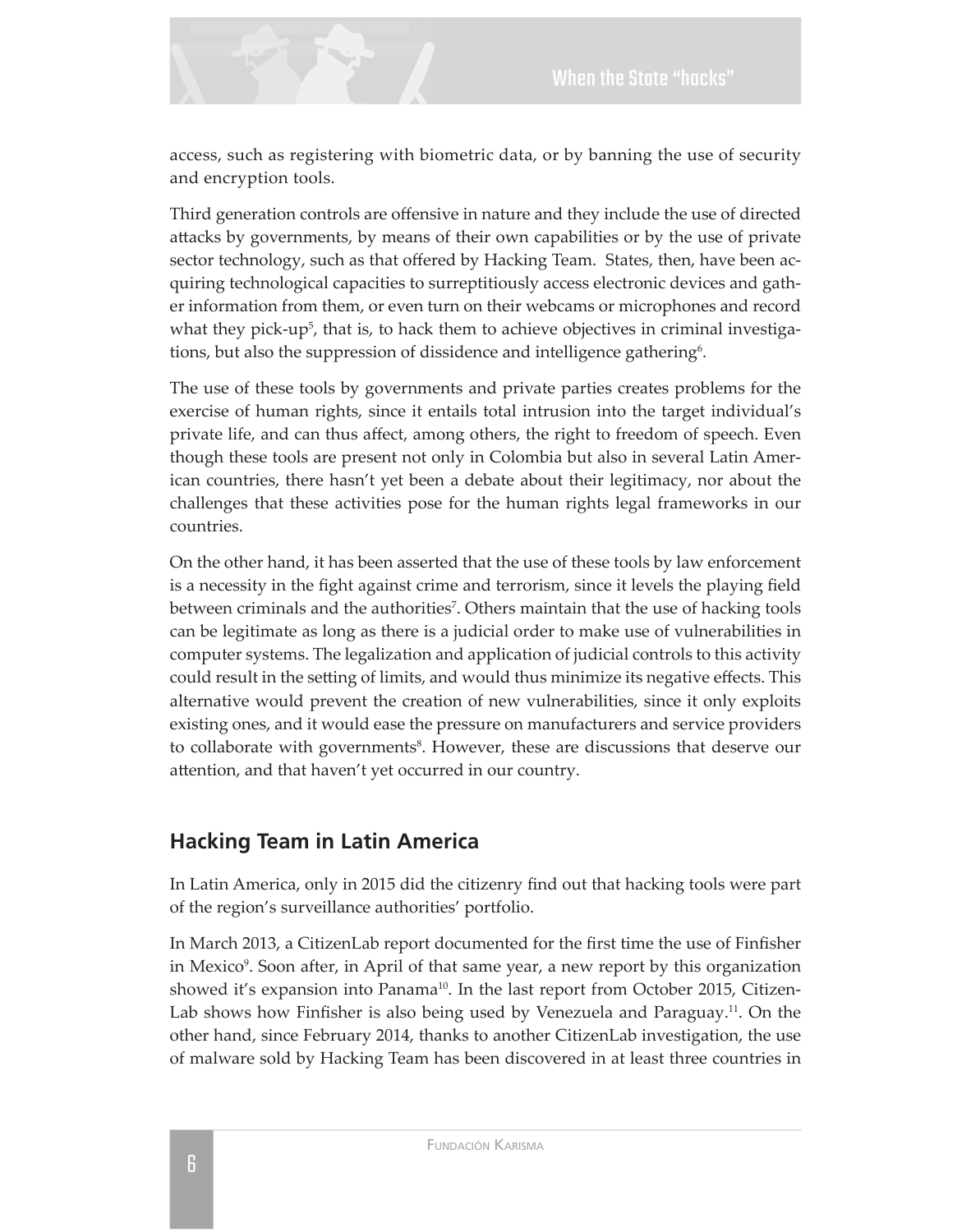

<span id="page-6-0"></span>the region: Mexico, Panama and Colombia<sup>12</sup>. 2015 revelations about leaks about the Italian company Hacking Team confirmed this investigation, and even established that the extent of the use of this tool in the region was much greater than what was initially reported $^{\text{13}}$ . It was also established that Ecuador, Chile, and Honduras had at some point acquired or used this software<sup>14</sup>, that Brazil had obtained the necessary authorizations to use it and that it planned to use it as a surveillance mechanism for the upcoming Olympics<sup>15</sup>, that the tool was being demonstrated in Peru,<sup>16</sup> and that contacts were being made in Argentina<sup>17</sup>.

Governments in the region have reacted in various ways to these revelations. Ecuador's National Intelligence Secretary denied it's relationship with Hacking Team<sup>18</sup>. Nonetheless, there is evidence that suggests the use of this software in Ecuador against opposition figures and groups<sup>19</sup>. In Chile, the Investigations Police admitted having acquired Hacking Team software and justified its purchase as part of its modernization projects "aimed at improving the operational capacity for investigating organized crime, international terrorism, and large scale drug trafficking"<sup>20</sup>.

Finally, in Mexico, the leaks made it clear that 14 authorities, both federal and state, were clients of the Italian firm, and the legality of these activities was later put into question<sup>21</sup>. According to the leaked documents, Mexico made the biggest payment ever made by a public or private company in the history of the Harking Team when it purchased 600 licenses to conduct simultaneous monitoring<sup>22</sup>.

#### **Hacking tools in Colombia**

The email leak from the Italian firm Hacking Team confirmed that its remote control system had been solid in Colombia and that it was probably being used. The buyer turned out to be the National Police Directorate (DIPON). In a press release, the Police did not deny the use of Hacking Team products, but denied having any relation with this company. It also affirmed having had no commercial contact with Hacking Team, although it admitted having "acquired a technology tool with the company Robotec Colombia S.A.S, which offers security equipment. The purpose of this purchase -it said- was bolstering the threat detection capabilities against terrorism and organized crime in the Colombian cyberspace<sup>23</sup>."

What the police acquired was a remote control system called "Galileo", which installs itself in the target device through files specially designed to be opened by the target user, allowing the attacker to take control of the device, take information, access the microphone or webcam, and even record what is typed on the keyboard<sup>24</sup>.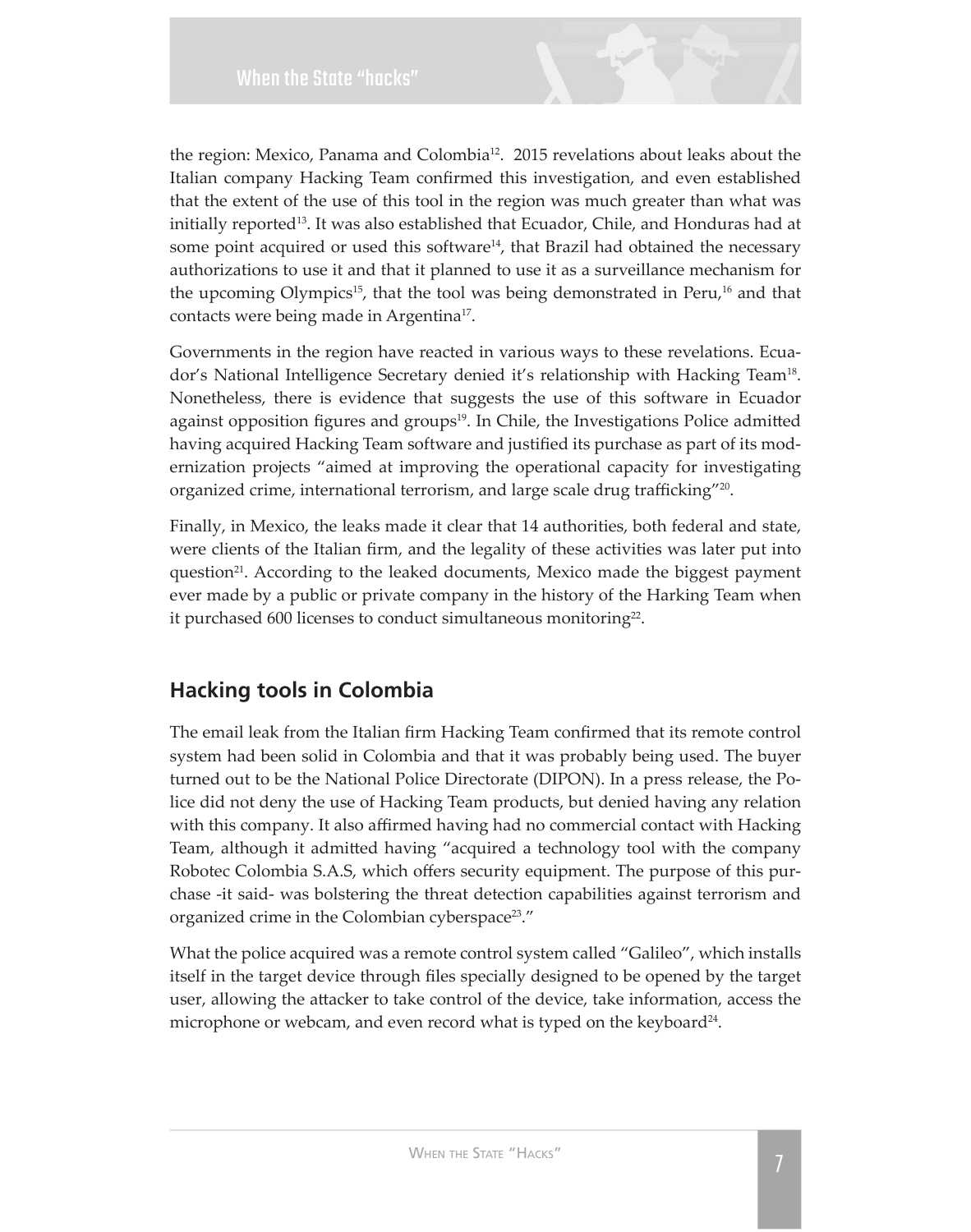<span id="page-7-0"></span>In an initial case with suspected use of hacking tools, the Colombian Prosecutor General announced on December 3 that an investigation would commence derived from the report presented by journalist Vicky Davila for alleged interception of her private communications, as well as those of her family and members of her team. The motive behind these attacks against journalists appears to be the fact that they possessed information previously leaked about the Police that points to serious cases of corruption, as well as a supposed prostitution network that benefited senior members of this institution $25$ .

Although apparently there was also illegal physical surveillance<sup>26</sup>, journalist Juan Pablo Barrientos, who investigated the police scandal, was the person who experienced the story presented in the first paragraph. Suddenly, some files he was working on in his computer were deleted, not by accident, but as if someone had taken control of the device.

#### **Hacking Problems**

Taking control over someone else's device, regardless of the technical means employed, is equivalent to interception of communications in Colombia and, therefore, requires the existence of a law so authorizing it and that there be judicial control of said activity  $2^7$ . Many of the tools the authorities have at hand today are in some way limited in scope. The interception of calls or emails only extracts information coursing through those means and that the person concerned has decided to share with others. However, access to a computer system, whether a personal computer or a mobile phone, may involve the collection of all kinds of personal information such as photos, work or personal documents, browsing history, access to microphones and webcams, and even control the device itself; all the foregoing without the person being aware of the intrusion or being able to establish a time limit to its execution. Hacking clearly delivers far more information than would be obtained, for example, in a raid of the home of the person concerned, though, in contrast, there are many more controls for the latter measure than for the former.

Intrusion on the devices of persons is a violation of their privacy, but also affects their right to freedom of expression and opinion. As stated by the Special Rapporteur of the United Nations (UN) on the Promotion and Protection of the Right to Freedom of Opinion and Expression, in the digital age, the exercise of these rights is not limited to one's own volition, it is also exercised in the use of search engines or in the storage of files located on devices or on the cloud <sup>28</sup>.

The debate over the legality of hacking in Colombia, on the possible scope of a law that allows it and the obligation to add controls to its execution to prevent abuse, such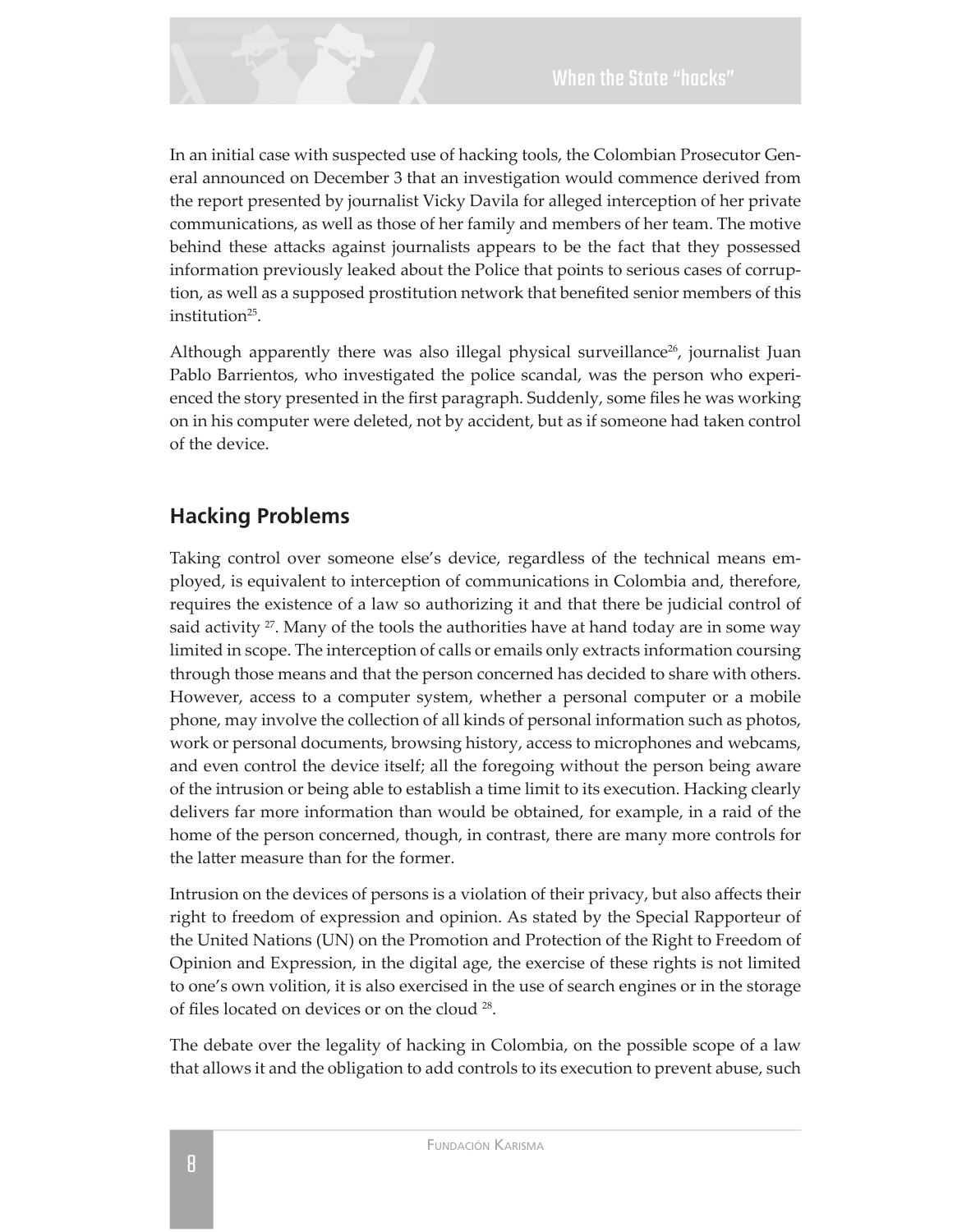as, for example, setting prior judicial control, are not the only elements nor do they constitute the highest standards that currently exist if one is to consider that a restriction on fundamental rights such as hacking is legitimate. For the Special Rapporteur for Freedom of Expression of the Inter-American Commission on Human Rights*,* the legitimacy of surveillance measures on communications derives from the observance of certain conditions decanted from the various documents of the Inter-American Human Rights System<sup>29</sup>. These requirements are:

- 1. Legally enshrined
- 2. Seeks an imperative goal
- 3. Need, appropriateness and proportionality of the measure to attain the objective pursued
- 4. Due process and judicial restraint

The Rapporteur for Freedom of Expression of the OAS, in regard to the revelations about the use of the products and services of the Italian firm Hacking Team on the part of governments around the world, noted that:

in accordance with international standards, the use of programs or surveillance systems in private communications must be set clearly and precisely in law, be truly exceptional and selective, and be limited to that which is strictly necessary for the performance of imperative ends such as investigating serious crimes as defined in legislation 30.

Finally, the International Principles on the Application of Human Rights to the Surveillance of Communications must be taken into account, which were developed from the conceptualizations that have been made about international human rights law in the digital milieu<sup>31</sup> in a process that was led by various organizations of civil society and that included the participation of industry representatives and subject-matter experts. The principles that should govern the application of communications surveillance measures are: legality, legitimate purpose, need, appropriateness, proportionality, competent judicial authority, due process, user notification, transparency, public oversight, integrity of communications and systems, guarantees for international cooperation and safeguards against unlawful access and the right to an effective remedy.

No country in Latin America has a legal framework on its books for the performance of the activity of intrusion or 'hacking' of devices. Therefore, the first requirement of legality as a guarantee of the legitimacy of a measure restricting rights is not satisfied. The existence of a law in the formal and material sense presupposes a public debate on the need, proportionality and adequacy of the measure, from which it follows that these requirements are not met either.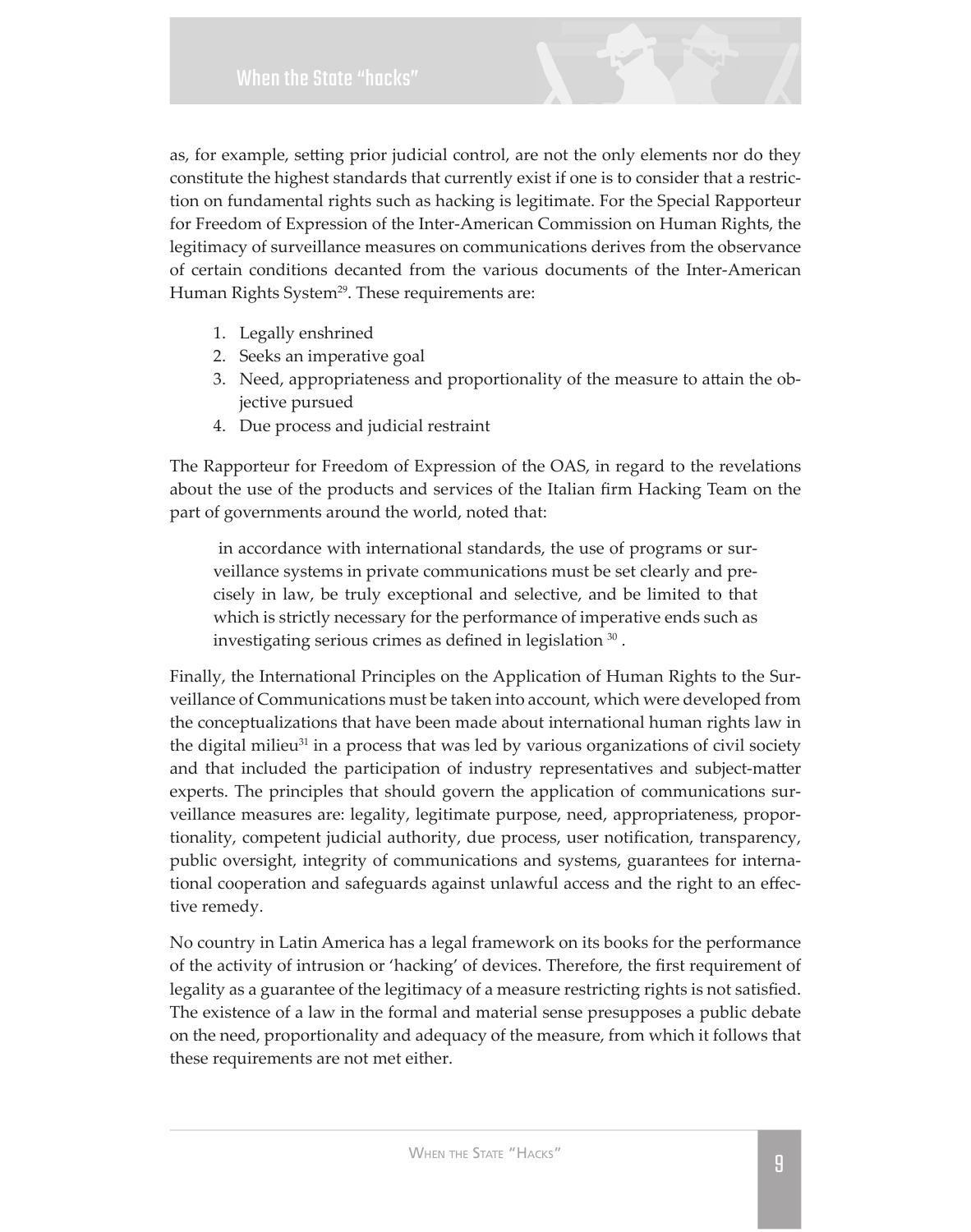<span id="page-9-0"></span>The current illegality of the use of hacking tools is more noticeable if one considers that there are laws that criminalize this. In Colombia, abusive access to a computer system, computer data interception and the use of malicious software, among others, are crimes<sup>32</sup>. In Peru, illicit access to computer systems and interception of private communications are penalized<sup>33</sup>. In México, the interception of private communications is a crime<sup>34</sup> and in Brazil, the invasion of computing devices is punished<sup>35</sup>. Despite the apparent illegality of the activities alleged through the scandals of Hacking Team, at least in Colombia, there are no investigations against individuals or entities responsible.

#### **Conclusions**

If a rule were to be proposed to legalize the use of hacking tools by the authorities, said rule would need to be clear about the types of tools that can be used and the purposes of the equipment that could be affected, for example, access to files stored within the device, to recording what is typed or what is captured by the microphone or webcam. Likewise, it needs to be clear about how long such a tool can be employed, which authorities and under what conditions can it be done (e.g. investigations of certain crimes).

The extent to which the measure is limited in terms of the media on which it would operate (networks, personal computers, mobile phones, security cameras, internet traffic, etc.) also needs to be analyzed, in regard to the data it would access, and the maximum time it could be implemented, not forgetting that the grounds for employing such a power should also be limited to certain specific cases.

The lack of precision in any of these issues can be a blank check for the authority that might deploy the measure, from where the requirement of a legitimate goal might fail, as well as the requirement of need and proportionality because it would be permissible to restrict a person's rights for vague and unsubstantiated reasons.

It is clear that the hacking would require a court order, therefore, an application procedure should be established wherein the satisfaction of the requirements that would be mandated in law for use of the measure could be verified. This procedure should be designed to prevent abuse, and it should also contain provisions regarding the chain of custody, the notification to the person concerned so that they can exercise the right of defense, and the submission of transparency reports by the authorities on the frequency of use and effectiveness of the measure.

Finally, one needs to consider that the extent to which hacking is a legitimate form of communications surveillance may contain a contradiction vis-à-vis other duties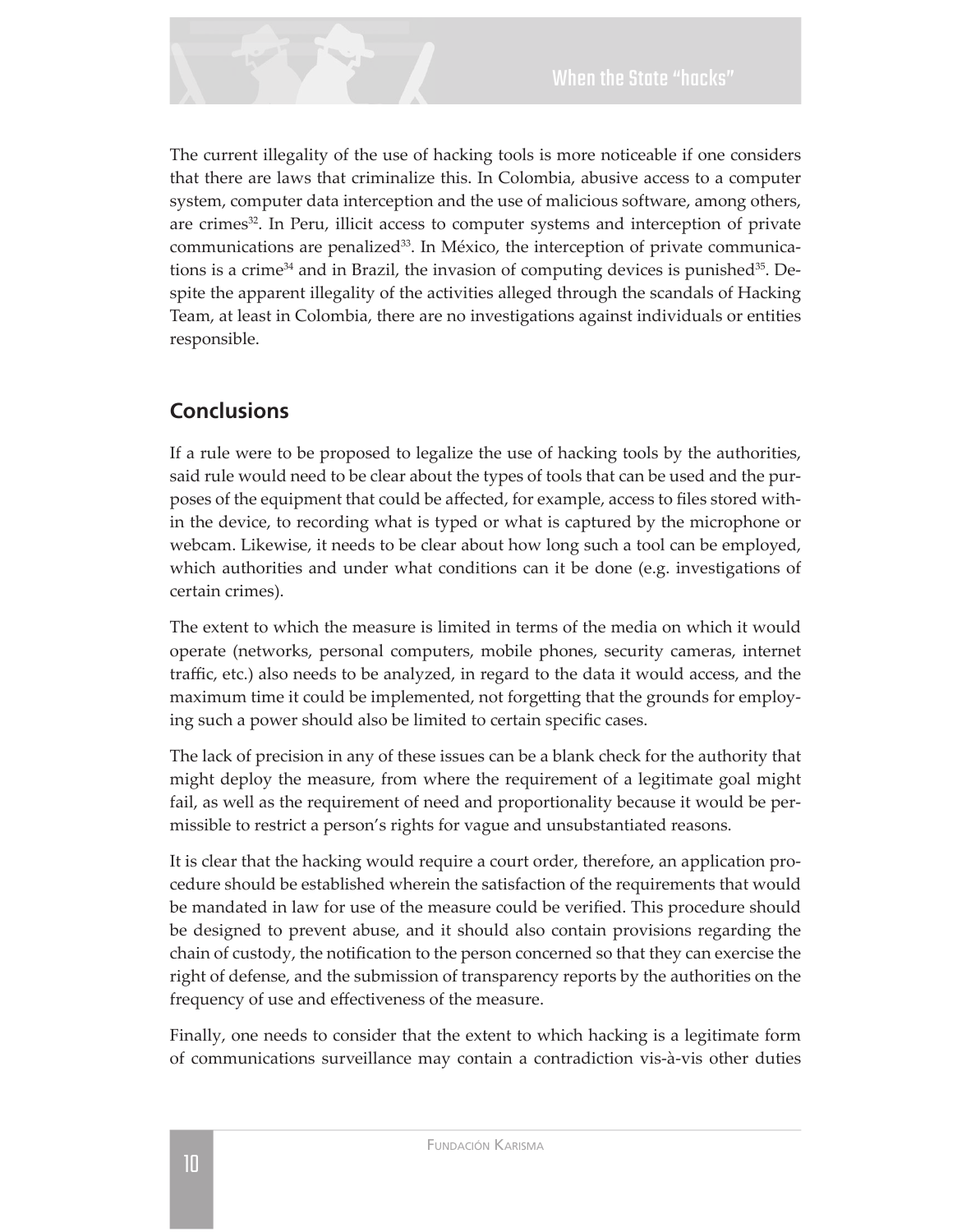

<span id="page-10-0"></span>of the State. On the one hand, these types of measures are based on the existence of computer vulnerabilities, i.e., security flaws. On the other hand, States currently carry out cyber-security policies, following their duty to ensure the safety of citizens. If the State does not report the vulnerabilities it finds, it maintains unsecure conditions in breach of its obligations. If it reports these, however, it reduces the opportunities for using them, wasting the time and resources it used to exploit them. Overcoming this contradiction is an issue that must necessarily be part of the public debate on the legalization of hacking.

> **Check this analysis on-line at** https://karisma.org.co/cuando-el-estado-hackea-3/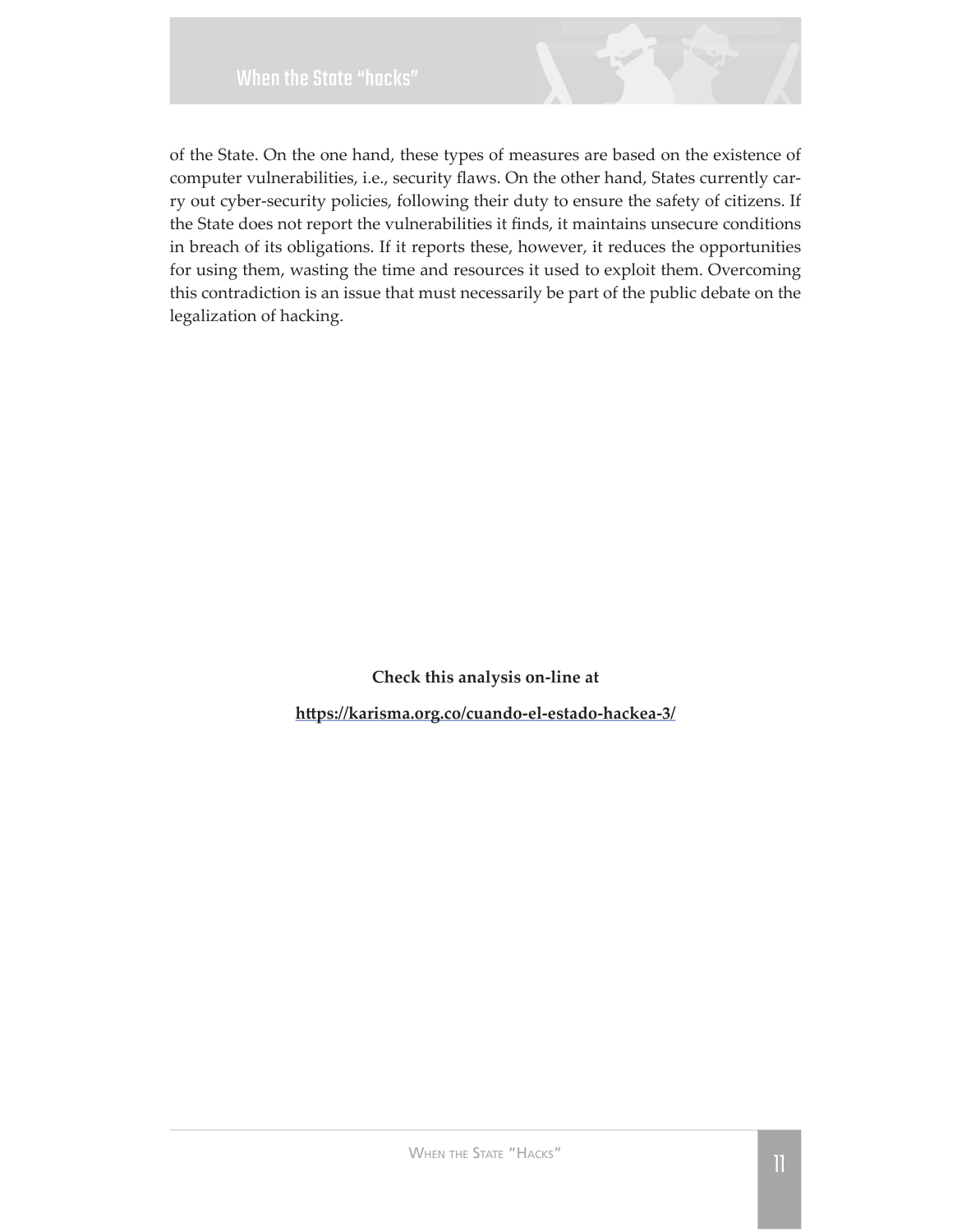#### **Notes**

- 1 Hacking" is an expression that identifies an ethic of providing access to technology to empower people, and was later understood as the activity of finding vulnerabilities in information systems, essentially with the goal of reporting them and repairing them. Finally, it began to be used in the sense of seeking vulnerabilities in information systems in order to exploit them illegally. For Karisma, the correct expression when one "hacks" to cause harm is to "crack", so using the expression "hacking" in this sense is incorrect. However this is the popularized use. For ease of understanding, we have decided to use the term "hacking" to mean "cracking" in this document, although we are aware that this is only one of the meanings of this word.
- 2 Marguis-Boire M. "Inside the spyware campaign against argentine troublemakers". The Intercept, 21 of August, 2015. Retrieved from https://theintercept. com/2015/08/21/inside-the-spyware-campaign-against-argentine-troublemakers-including-alberto-nisman/
- 3 Vélez, L. "El precio de denunciar". El Espectador, 6 of December, 2015. Retrieved from http://www.elespectador.com/opinion/el-precio-de-denunciar
- 4 Deibert, R. (2015). Cyberspace under siege. Journal of Democracy, 26(3).
- 5 LaRue, F. (2013). Report of the Special Rapporteur on the promotion and protection of the right to freedom of opinion and expression. A/HRC/23/40,p. 37.
- Ŝȳ *See*ǰȱȱ¡ǰȱǰȱǯȱǻŘŖŖŝǼǯȱ*Feds use keylogger to thwart PGP, Hushmail. CNET*. Retrieved from http://www.cnet.com/news/feds-use-keylogger-tothwart-pgp-hushmail/; Nagaraja, S., & Anderson, R. (2009). The snooping dragon: *social-malware surveillance of the Tibetan movement. University of Cambridge Computer Laboratory;* Glance, D. (2011, October 11). Ein spy: is the German government using a trojan to watch its citizens? The Conversation. Retrieved from https://theconversation.com/ein-spy-is-the-german-government-using-a-trojan-to-watch-its-citizens-3765-.
- 7 Vincenzetti, D. (2015, July 29). Terrorists and criminals have a lot less to worry about since we were hacked. International Business Times. Retrieved from: http:// www.ibtimes.co.uk/hacking-team-ceo-terrorists-criminals-have-lot-less-worry-about-since-we-were-hacked-1513148. Vicenzetti is the CEO of the Italian company Hacking Team.
- 8 Bellovin S.M., et al. (2014). Lawful hacking: using existing vulnerabilities for wiretapping on the internet. Northwestern Journal of Technology and Intellectual *Property*. 12, p. 1. Retrieved from http://scholarlycommons.law.northwestern. edu/njtip/vol12/iss1/1.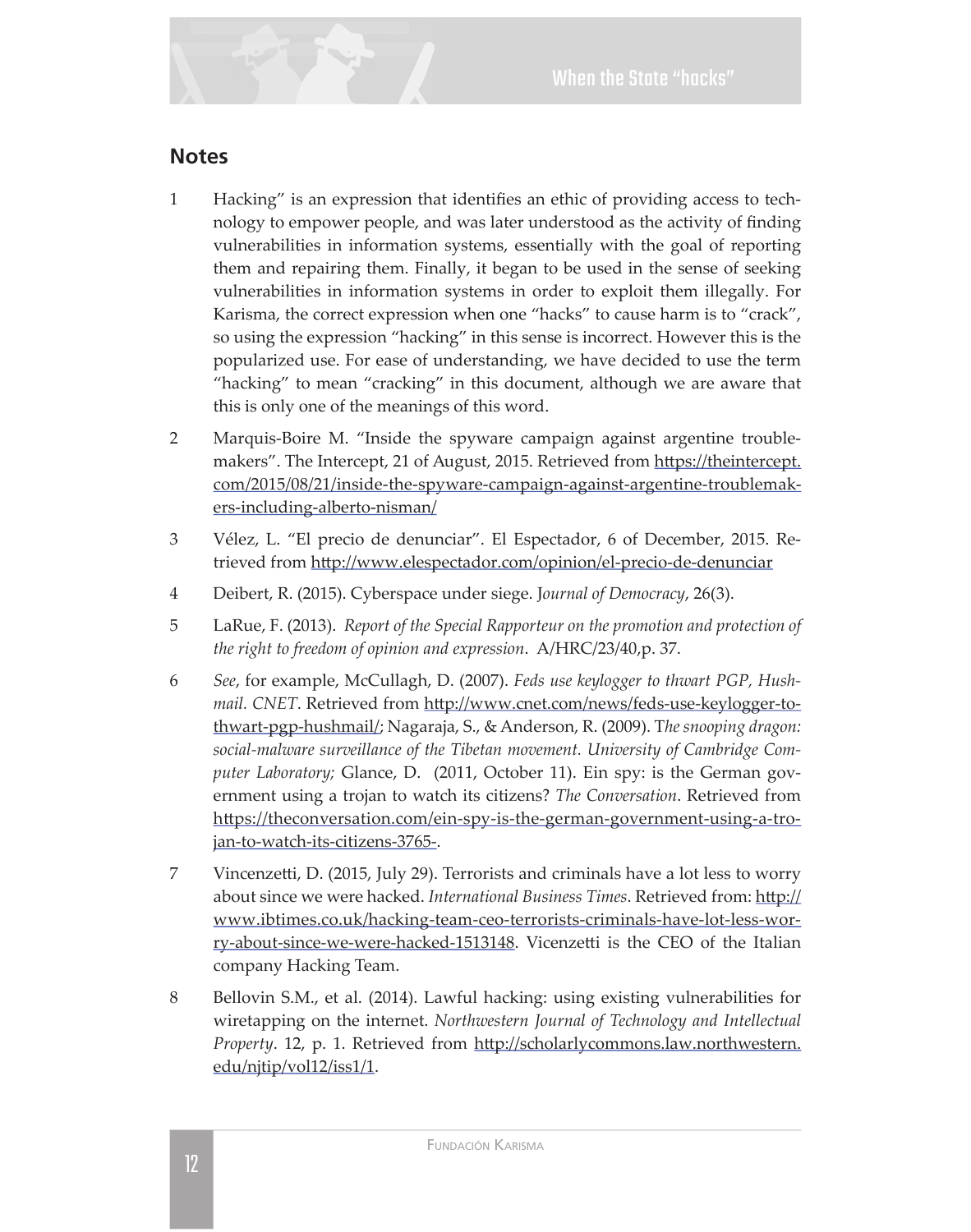- 9 Marquis-Boire, M. et al. (2013). For their eyes only: the commercialization of dig*ital spying*. Toronto: Canada: Citizen Lab. Retrieved from https://citizenlab. org/2013/04/for-their-eyes-only-2/.
- 10 Marquis-Boire, M. et al. . (2013). You only click twice: FinFisher's global proliferation. Toronto, Canadá: University of Toronto. Retrieved from https://citizenlab. org/2013/03/you-only-click-twice-finfishers-global-proliferation-2/.
- 11 Marczak, B. et al. (2015, October 15). Pay no attention to the server behind the proxy: *mapping FinFisher's continuing proliferation*. Toronto, Canadá: CitizenLab. Retrieved from https://citizenlab.org/2015/10/mapping-finfishers-continuing-proliferation/.
- 12 Marczak, B. et al. (2014). Mapping Hacking Team's "untraceable" spyware. Toronto, Canadá: Citizen Lab, p. 17. Retrieved from https://citizenlab.org/2014/02/ mapping-hacking-teams-untraceable-spyware/.
- 13 When hackers are hacked (2015, July 11). Revista Semana. Retrieved from http:// www.semana.com/nacion/articulo/los-lios-de-hacking-team-por-informacionhackeada/434391-3
- 14 Karisma Foundation (2015, July 7). Civil society in Latin America rejects Hack*ing Team's spy software*. Retrieved from https://karisma.org.co/sociedad-civil-de-america-latina-rechaza-software-espia-de-hacking-team/.
- 15 Viana, N. (2015, July 27). Hackeando o Brasil. *Agencia Pública*. Retrieved from http://apublica.org/2015/07/hackeando-o-brasil/.
- 16 State agencies linked to Hacking Team (2015, July 12). *RPP noticias*. Retrieved from http://rpp.pe/politica/actualidad/vinculan-a-entidades-del-estado-con-empresa-de-espionaje-hacking-team-noticia-816283.
- 17 Dubove, A (2015, July 13). Hacking Team made contacts in Argentina to sell spy software. Panam Post. Retrieved from http://es.panampost.com/adam-dubove/2015/07/13/hacking-team-hizo-contactos-en-argentina-para-vender-software-espia/.
- 18 The National Intelligence Secretary denies any contract with companies offering spy services (2015, July 10). El Universo. Retrieved from http://www.eluniyerso.com/noticias/2015/07/10/nota/5011474/secretaria-inteligencia-niega-contratos-empresa-que-ofrece.
- 19 APNewsBreak: leaked Hacking Team emails suggest Ecuador illegally spied on opposition (2015, August 6). *US New*. Retrieved from http://www.usnews. com/news/business/articles/2015/08/06/apnewsbreak-email-leak-suggests-ecuador-spied-on-opposition.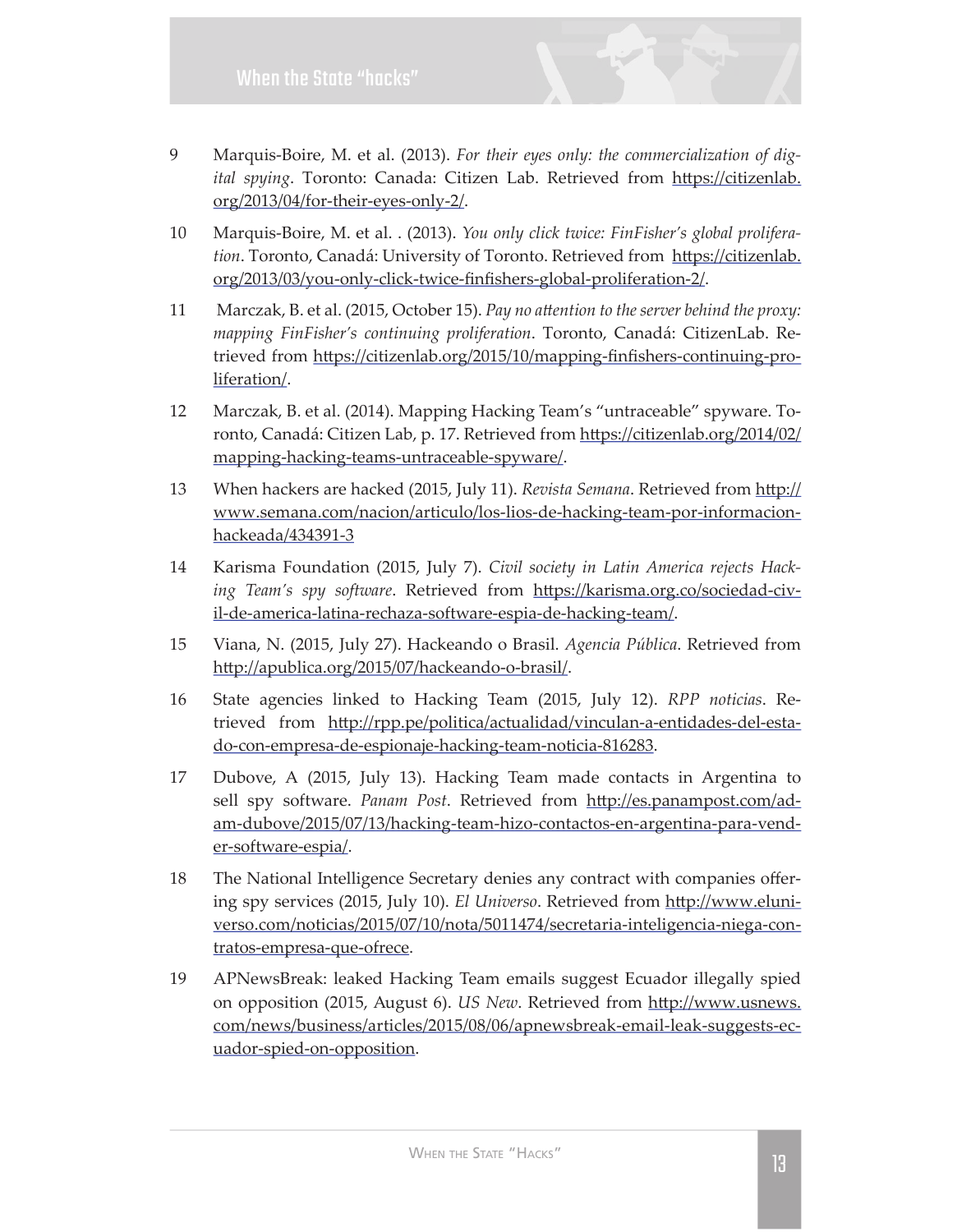

- 20 PDI confirms purchase of software created by hacked Italian company (2015, July 6). *El Mercurio*. Retrieved from http://www.emol.com/noticias/Tecnologia/2015/07/06/724738/PDI-confirma-compra-de-software-creado-por-empresa-italiana-que-fue-hackeada.html.
- 21 Sánchez, J. (2015, 6 de julio). Hacking Team Hack Confirms Spy Abuse in Mexico. El Economista. Retrieved from http://eleconomista.com.mx/tecnociencia/2015/07/06/vulneracion-hacking-team-confirma-abuso-espionaje-mexico.
- 22 Angel, A. (2015, July 21). In 2015, Sedena negotiated the purchase from Hacking Team of licenses to spy on 600 people. Animal Político. Retrieved from http:// www.animalpolitico.com/2015/07/sedena-negocio-compra-de-software-ahacking-team-en-2015-para-espiar-a-600-personas/.
- 23 National Police denies links with the firm Hacking Team (2015, July 8). *W Radio*. Retrieved from http://www.wradio.com.co/noticias/actualidad/policia-nacional-niega-vinculo-con-la-firma-hacking-team/20150708/nota/2841301.aspx.
- 24 Botero, C. & Sáenz, P. (2015, August 24). "In Colombia, PUMA is not what it appears to be." Digital Rights Latin America & the Caribbean. Available at: http:// www.digitalrightslac.net/es/en-colombia-el-puma-no-es-como-lo-pintan/.
- 25 Coronell, D. (2015, December 8). "Los caballeros de la noche". Revista Semana. Retrieved from: http://www.semana.com//opinion/articulo/daniel-coronell-elcaso-del-general-palomino-la-banda-de-prostitucion-en-la-policia/452337-3
- 26 "El informante de las 'Chuzadas'" (2015, December 7). El Espectador. Taken from: http://www.elespectador.com/noticias/investigacion/el-informante-de-chuzadas-articulo-604187
- 27 Constitution of Colombia. Article 15.
- 28 Kaye, D (2015). Report of the UN Special Rapporteur on the promotion and protection of the right to freedom of opinion and expression. A/HRC/29/32, para. 20. Retrieved from: http://www.ohchr.org/EN/HRBodies/HRC/Regular-Sessions/Session29/Documents/A.HRC.29.32\_AEV.doc
- 29 CIDH (2013). Freedom of expression and the Internet. OEA/Ser.L/V/II.149 doc.50, Chapter IV, para. 55.
- 30 Special Rapporteur for Freedom of Expression of the Inter-American Commission on Human Rights of the OAS (2015, July 21). Press release on the acquisition and implementation of monitoring programs by states in the hemisphere. Retrieved from Http://www.oas.org/es/cidh/expresion/showarticle.asp?artID=998&lID=2.